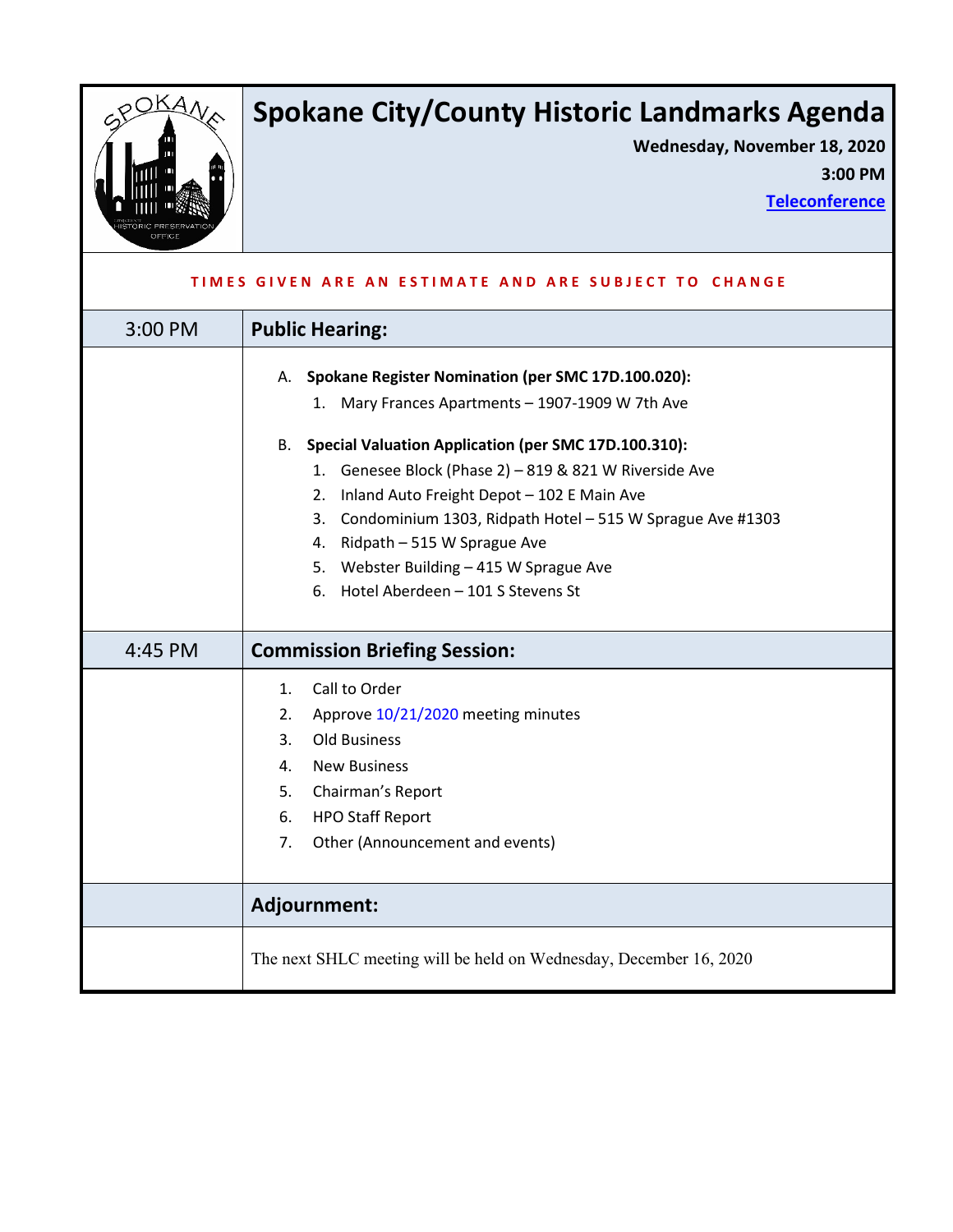<span id="page-1-0"></span>**When it's time, join your Webex meeting here.** 

Meeting number (access code): 146 506 7033 Meeting password: kSi2hVJU6s4



## **Tap to join from a mobile device (attendees only)**

[+1-408-418-9388,,1465067033##](tel:%2B1-408-418-9388,,*01*1465067033%23%23*01*) United States Toll

**Join by phone** +1-408-418-9388 United States Toll [Global call-in numbers](https://spokanecity.webex.com/spokanecity/globalcallin.php?MTID=m499c230aaac54bbe1a52cdb7b4450943)

## **Join from a video system or application**

Dial [1465067033@spokanecity.webex.com](sip:1465067033@spokanecity.webex.com) You can also dial 173.243.2.68 and enter your meeting number.

### **Join using Microsoft Lync or Microsoft Skype for Business**

Dial [1465067033.spokanecity@lync.webex.com](sip:1465067033.spokanecity@lync.webex.com)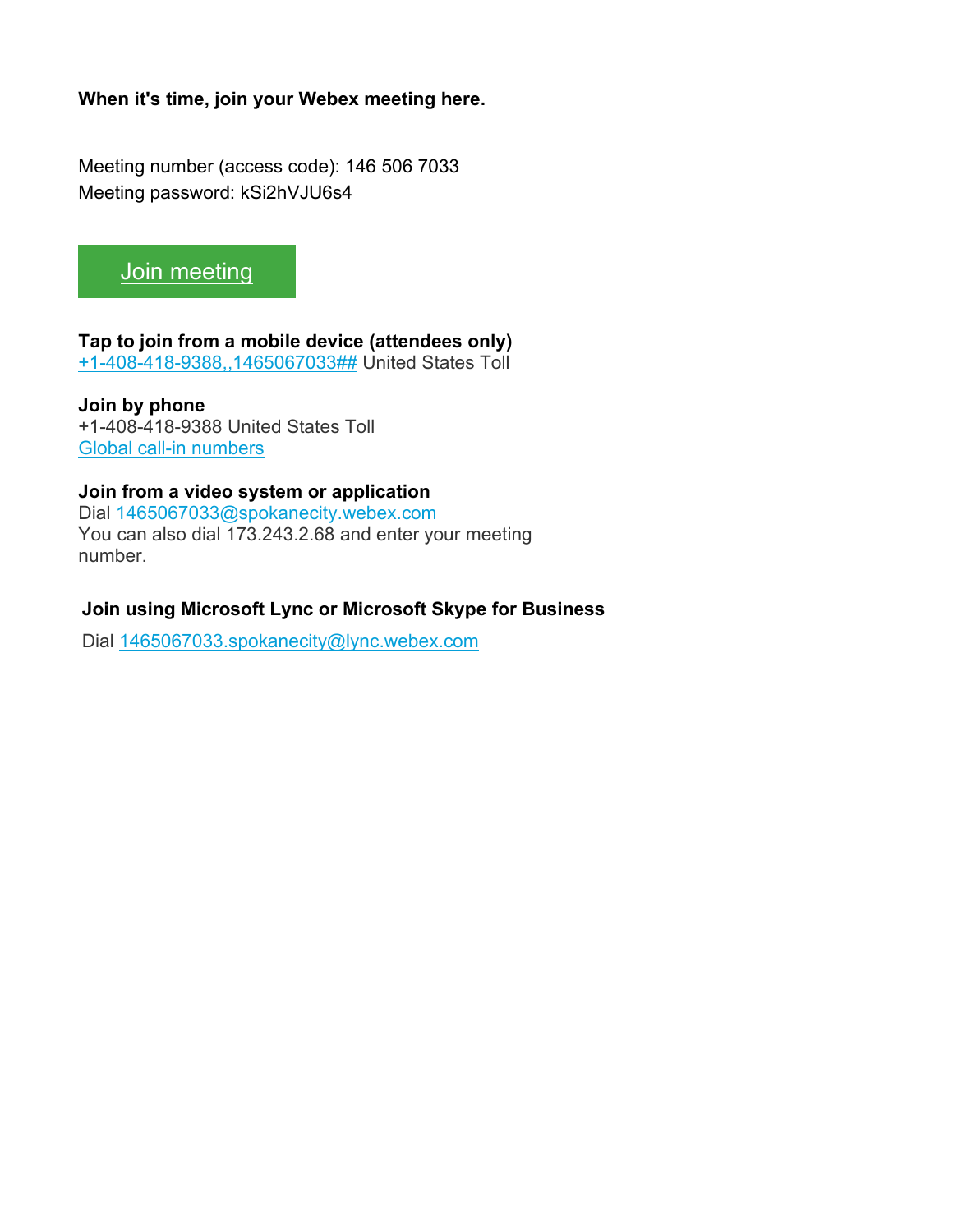<span id="page-2-0"></span>

## **SPOKANE HISTORIC LANDMARKS COMMISSION**

Wednesday, October 21, 2020 Meeting Minutes:

Meeting called to order at 3:01 PM by Sylvia Tarman

#### Attendance

- Commission Members Present: Betsy Bradley, Sylvia Tarman, Amanda Paulson, Austin Dickey, Cole Taylor, Daniel Zapotocky, Ernie Robeson, Jill-Lynn Nunemaker, Jodi Kittel, Ray Rast
- Commission Members Not Present: Jacque West
- Staff Present: Megan Duvall, Logan Camporeale, Stephanie Bishop

#### Hearings

1. **Review for Spokane Register Application: Webster Building – 415 W Sprague Ave:**

- Staff Report: Megan Duvall, *Historic Preservation*
- Committee Report: Ray Rast
- Applicant Report: Jack Heath & Jim Kolva
- Questions asked and answered

Public Testimony: None

Betsy Bradley moved, based on Findings of Fact, that the Webster Building at 415 West Sprague Avenue is eligible under Category A, and recommended for approval by the City Council to be placed on the Spokane Register of Historic Places. Jill-Lynn Nunemaker seconded; motion carried.

## **Special Valuation Application: US Rubber Building – 1011 W 1st Ave:**

- Staff Report: Megan Duvall, *Historic Preservation*
- Committee Report: Ernie Robeson
- Applicant Report: Jim Kolva
- Questions asked and answered

Public Testimony: None

Jodi Kittel moved, based on Findings of Fact, the Spokane Historic Register Management Agreement, and the Secretary of the Interior Standards for Rehabilitation, that the application for Special Valuation of the US Rubber Building at 1011 West 1st Avenue be approved. Ernie Robeson seconded; motion carried.

## **Special Valuation Application: Wonder Building – 835 N Post St:**

- Staff Report: Megan Duvall, *Historic Preservation*
- Committee Report: Ernie Robeson
- Applicant Report: Brenda Thompson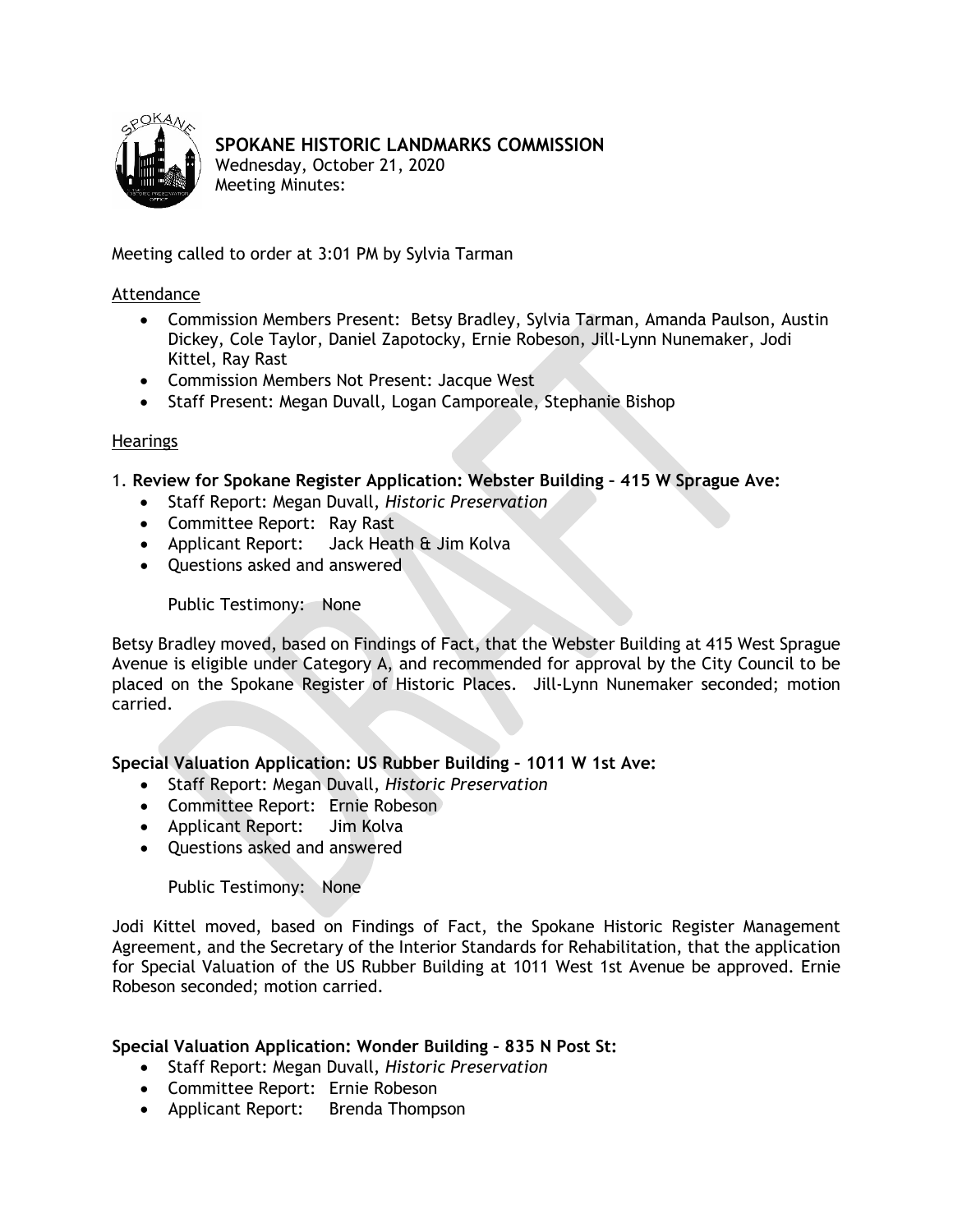• Questions asked and answered

#### Public Testimony: None

Jodi Kittel moved, based on Findings of Fact, the Spokane Historic Register Management Agreement, and the Secretary of the Interior Standards for Rehabilitation, that the application for Special Valuation of the Wonder Building (Phase 2) at 835 North Post Street be approved. Ernie Robeson seconded; motion carried.

#### **Special Valuation Application: Otis Hotel (Phase 2) – 110 S Madison St:**

- Staff Report: Megan Duvall, *Historic Preservation*
- Committee Report: Jodi Kittel
- Applicant Report: None
- Questions asked and answered

Public Testimony: None

Cole Taylor moved, based on Findings of Fact, the Spokane Historic Register Management Agreement, and the Secretary of the Interior Standards for Rehabilitation, that the application for Special Valuation of the Otis Hotel (Phase 2) at 110 South Madison Street be approved. Ernie Robeson seconded; motion carried.

#### **Special Valuation Application: Thompson House – 1430 E Overbluff Rd:**

- Staff Report: Megan Duvall, *Historic Preservation*
- Committee Report: Cole Taylor
- Applicant Report: Charlie Reed
- Questions asked and answered

Public Testimony: None

Ernie Robeson moved, based on Findings of Fact, the Spokane Historic Register Management Agreement, and the Secretary of the Interior Standards for Rehabilitation, that the application for Special Valuation of the Thompson House at 1430 East Overbluff Road be approved. Jodi Kittel seconded; motion carried.

Public Hearing adjourned at 4:00 PM.

#### Briefing Session: Meeting called to order at 4:00 PM by Sylvia Tarman

August 19, 2020 Meeting Minutes approved unanimously.

- **1.** Old Business:
	- The Plan Commission meetings for the Cannon Historic District have begun. The PC President was requesting a meeting explaining historic districts in general. He now wants to put together a panel on infill, especially in historic districts. The tentative